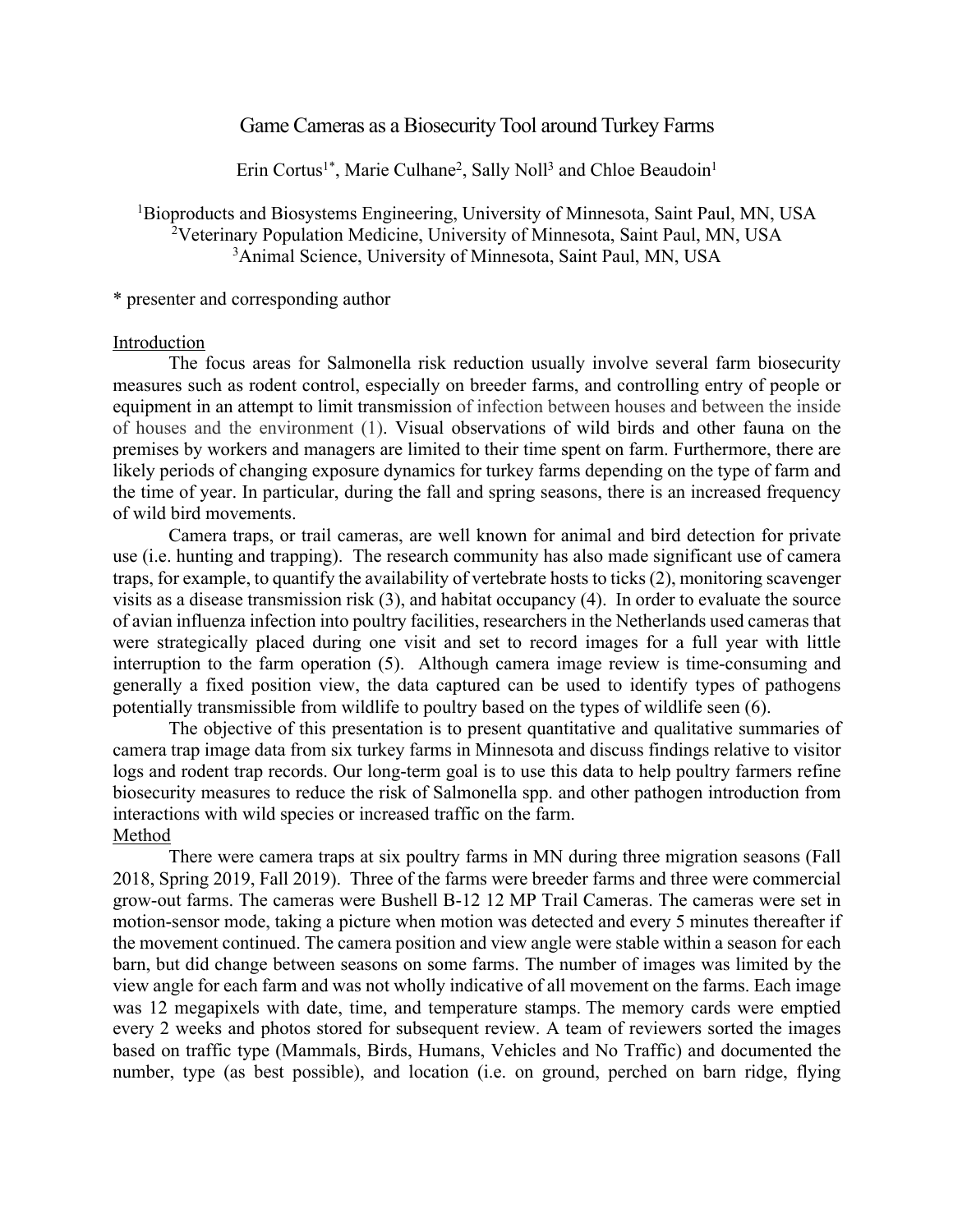overhead, etc.) of traffic in each image in a spreadsheet. Birds included wild and domestic avians (i.e. escapees). All reviewers signed a confidentiality agreement.

The farm veterinarians provided visitor logs and rodent trap records for the cameramonitored periods at the three breeder farms. The farm veterinarians reviewed the summary of images and engaged in discussion about what the camera and image quantification did and did not tell us.

## Results and Discussion

Across the six barns and three seasons, the cameras captured over 9,000 images. Following review, approximately 5,500 images contained at least one form of "Traffic". Snow, blowing vegetation, or other non-traffic movement triggered photos that were ultimately removed from the dataset, but still consumed time and energy during the review process.

The number of images differed between sites and seasons (Table 1). There were 73 total images of mammals on all farms in the view angles, and 79% of the instances occurred outside of typical working hours. On Farm 2, the mammals tended to be housecats, raccoons, coyotes, or other small animals during Fall 2018 and Spring 2019; there were frequent instances of whitetailed deer in Fall 2019. The greatest frequencies of birds were in the Spring 2019 season on all but Farm 4. The majority of bird images occurred during working hours. Farms 3 and 5 view angles' included a service road, resulting in higher frequencies of human and vehicle traffic images.

|                   |                  | Number of Images |        |                  |                  |          |        |       |
|-------------------|------------------|------------------|--------|------------------|------------------|----------|--------|-------|
|                   |                  | Breeder          |        |                  | Grow-out         |          |        |       |
|                   |                  | Farm 1           | Farm 2 | Farm 3           | Farm 4           | Farm 5   | Farm 6 | Total |
| Mammals           | <b>Fall 2018</b> | 4                | 22     | $\boldsymbol{0}$ | 6                |          |        | 34    |
|                   | Spring 2019      | 7                | 10     | $\boldsymbol{0}$ | $\boldsymbol{0}$ | 5        | 0      | 22    |
|                   | Fall 2019        | $\boldsymbol{0}$ | 16     | $\boldsymbol{0}$ |                  | $\theta$ | 0      | 17    |
| <b>Birds</b>      | <b>Fall 2018</b> |                  | 0      | 32               | 12               | 137      | 40     | 222   |
|                   | Spring 2019      | 16               | 9      | 393              | 28               | 208      | 584    | 1238  |
|                   | Fall 2019        | $\theta$         |        | 63               | 87               | 101      | 53     | 305   |
| Humans            | <b>Fall 2018</b> | 27               | 18     | 59               | 13               | 373      | 23     | 513   |
|                   | Spring 2019      | 48               | 81     | 52               | 16               | 489      | 79     | 765   |
|                   | Fall 2019        | 24               | 23     | 557              | 44               | 129      | 83     | 860   |
| Vehicles          | Fall 2018        | 41               | 17     | 248              | 10               | 382      | 29     | 727   |
|                   | Spring 2019      | 60               | 78     | 188              | 22               | 700      | 122    | 1170  |
|                   | Fall 2019        | 21               | 31     | 1013             | 58               | 413      | 114    | 1650  |
| Fall 2018 Total   |                  | 73               | 57     | 339              | 41               | 893      | 93     | 1496  |
| Spring 2019 Total |                  | 131              | 178    | 633              | 66               | 1402     | 785    | 3195  |
| Fall 2019 Total   |                  | 45               | 71     | 1633             | 190              | 643      | 250    | 2832  |
| Total             |                  | 249              | 306    | 2605             | 297              | 2938     | 1128   | 7523  |

## **Table 1. The number of images with traffic types for six turkey barns in Minnesota during three migration seasons. The number of images are limited by the view angle for each farm, and are not wholly indicative of all movement on the farms**.

Visitor and rodent/pest logs are recommended biosecurity measures for any farm. These logs were available for the breeder farms only. The format of and the entries in the rodent logs varied over time. All rodent/pest logs suggested regular maintenance of and checking of rodent traps and/or bird nests. Periodically, there were notations of mice trapped and bird nests. At